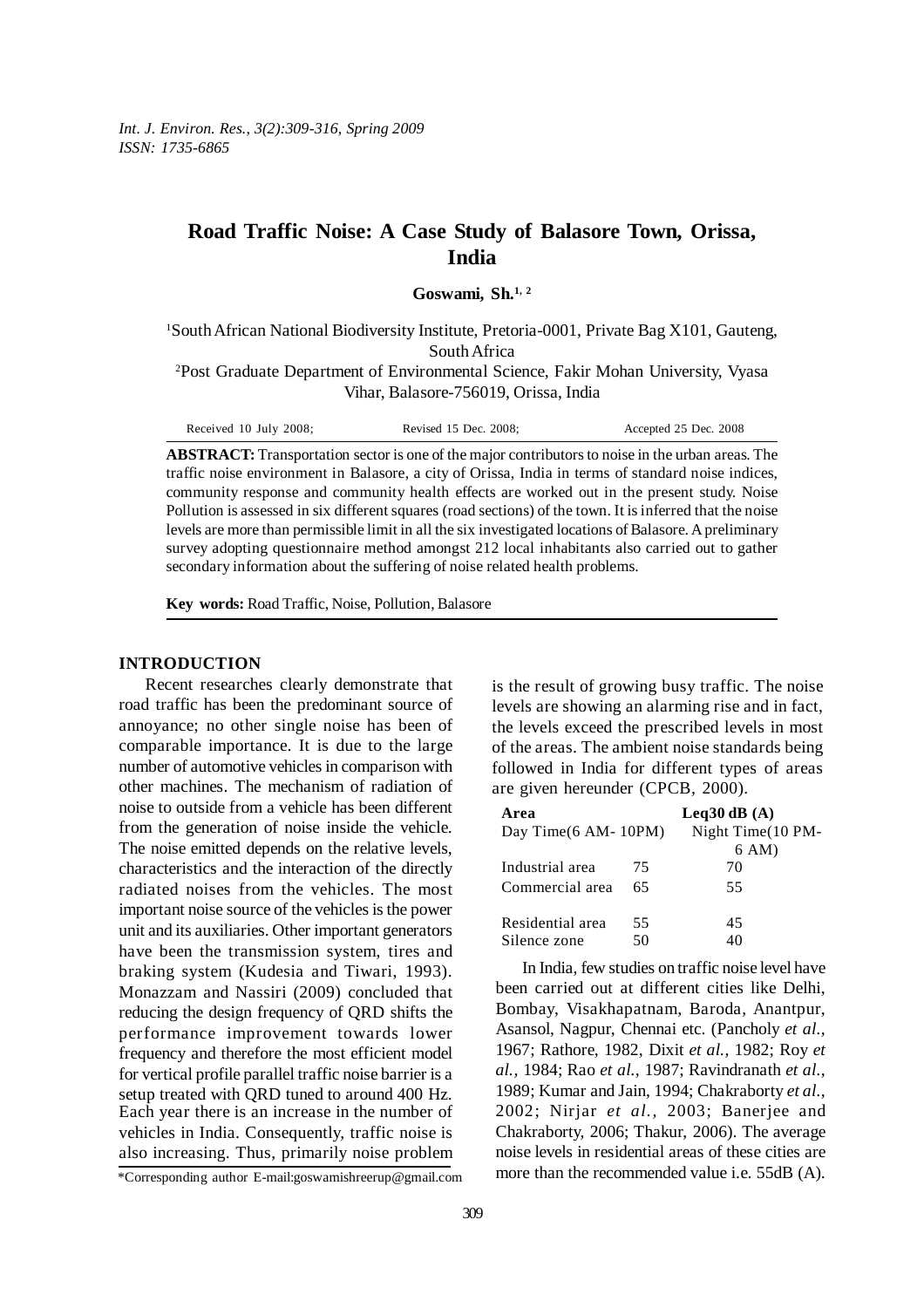The traffic noise environment in major cities of Orissa State in terms of standard noise indices, community response and community health effects were not studied in depth till the date. Only there were records of high level of dissatisfaction due to noise incidence in different parts of Orissa. Particularly in Orissa, due to rapid population growth, the transportation sector is growing rapidly and the number of vehicles on roads is increasing at a rate of more than 7% per annum. This has led to overcrowded roads and pollution. Thus, with rapid urbanization and the corresponding increase in the number of vehicles on roads of Orissa after golden quadrilateral project, the pollution is increasing at an alarming rate in most of the important cities of the state.

Therefore, an attempt has been made for comprehensive study of Traffic Noise pollution in Balasore town (Fig. 1). Balasore town is the district head quarter of the Balasore District (a northeastern coastal district of Orissa). The district is located between 21<sup>0</sup>03 and 21<sup>0</sup>59 North Latitude and between  $86^{\circ}20'$  and  $87^{\circ}$  East Longitude. The geographical area of Balasore town is 19.43 sq. km. Noise Pollution is assessed in different squares (road sections) of the town such as Remuna Golei Square, Fakir Mohan Square, Bus Stand*,* Cinema Square, Station Square and Police Line Square (Fig. 2). Fig. 2 is a graphic indicating the locations of the different road sections in Balasore that were investigated. The increase in number of urban highways constructed around residential and community areas of this town has inevitably caused major noise pollution problems to city dwellers. The objective of the study is to assess the level of noise exposure and its impact to residents residing around the vicinity of urban highways of this town.

#### **MATERIALS & METHODS**

The noise levels are measured following standard procedure using calibrated sound pressure level (dB) meter on 1st week of March, 2008 at selected places predominated by both commercial and residential tenements (Griffiths & Langdon, 1968; Robinson, 1971; Prabhu and Chakraborty, 1978; Kadiayali, 1978; Harris, 1979; Peterson, 1980; Cohn and Meroy, 1982; Kudesia and Tiwari, 1993; Pamanikabud and Chairsi, 1999; Jain and Parida, 2001; Pandya and Dharmadhikari, 2002; Krishna Murthy *et al.,* 2007). The motor vehicular traffic prone selected sites of the town are



**Fig.1. map of India showing location of Balasoer town (study area)**

Remuna Golei Square, Fakir Mohan Square, Bus Stand, Cinema Square, Station Square and Police Line Square; which are representatives of entire urban areas. All these sites have its unique characteristics i.e. having typical road width, roadside housing pattern, traffic flowing pattern in different directions and finally other sociocultural activities. In each selected sites, noise levels were measured in four different spots. On each spot, the measurements were taken at sixteen different times during daytime.To delineate the perception about the noise and its significance on health of community, a reprehensive sample of public (212 local inhabitants) are interviewed on a very extensive scale in homes, Balasore Government Hospital using a questionnaire from  $12<sup>th</sup>$  to  $18<sup>th</sup>$  March, 2008. Questions in the questionnaire are drafted in an intricate fashion to detect the public's degree of tolerance and awareness to transport related noise with consideration to various parameters such as location, age of respondent, occupation and a number of general psychological, personal as well as physical aspects.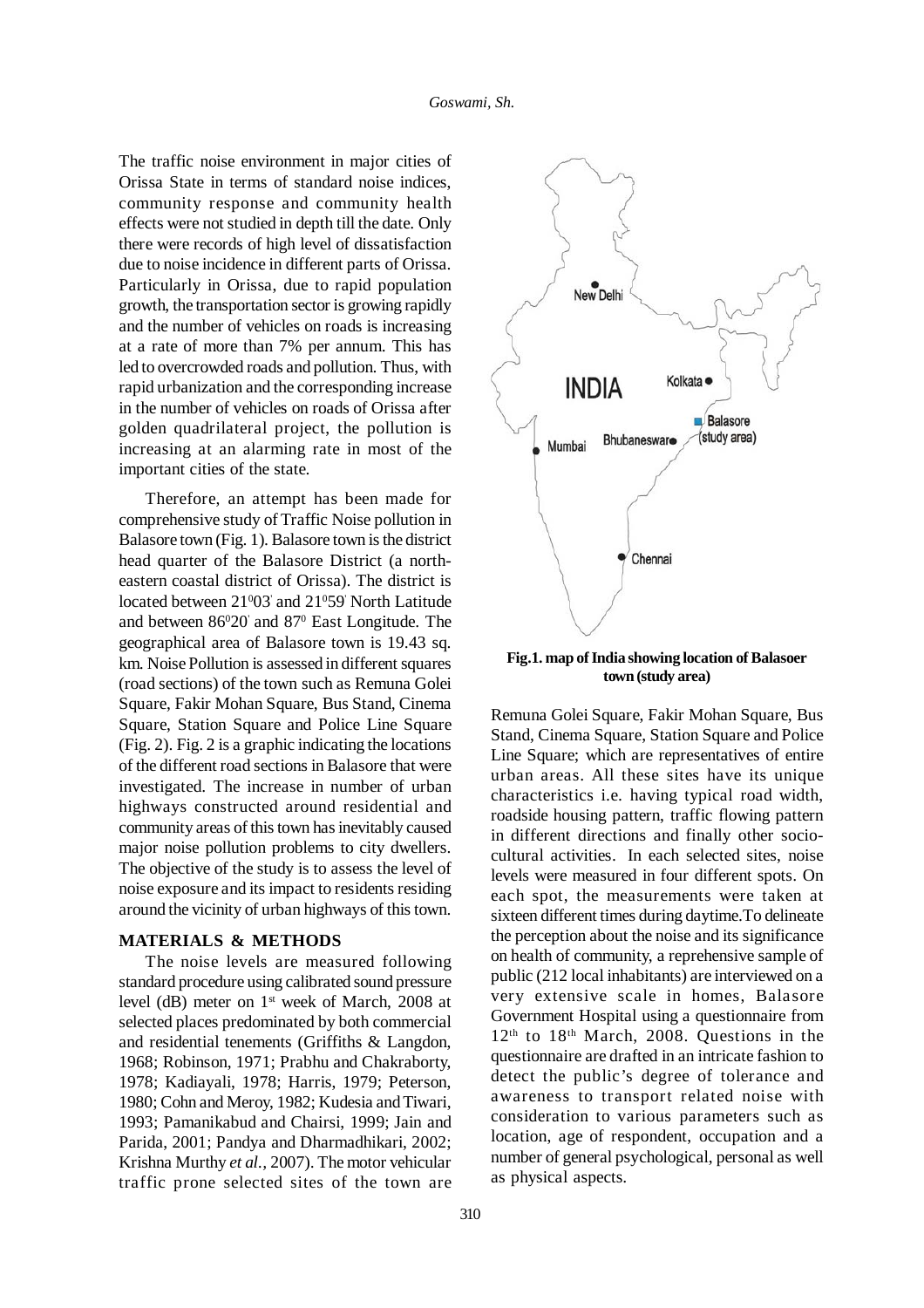

**Fig. 2. Balasoer road map showing noise monitoring sites**

## **RESULTS & DISCUSSION**

Noise pollution is assessed and analyzed in different squares of the town (Table 1, Fig. 2). As there is no defined basic noise levels on the roads prescribed by Central Pollution Control Board (CPCB), India; the detected noise levels of Balasore town in day time are compared with the prescribed basic noise level (tolerance limit) on roads (traffic noise) during day-time at United Kingdom i.e. 70 dB (A) (Table 2) (Krishna Murthy *et al.,* 2007).

The traffic noise is measured at four different spots along highway areas at and around Remuna Golei Square, which are commercial in nature (Table 3). The minimum and maximum noise levels observed at the highway around Remuna Golei Square are  $90.4$  dB (A) and 122.5 dB (A) respectively. The source is predominantly attributable to motor vehicular traffic. The permissible level for road traffic noise is 70 dB (A) (Table 2, Krishna Murthy *et al.,* 2007). In all the locations, the noise level has increased due to vehicular noise. However, all the observations are made during daytime.The Traffic noise is measured

| Table 1. The details of noise assessment sites |  |
|------------------------------------------------|--|
|------------------------------------------------|--|

| No.   | Assessment<br>location | Number of<br>spots of<br>noise<br>assessment | <b>Remarks</b> |
|-------|------------------------|----------------------------------------------|----------------|
| 1     | Remuna                 | 4                                            | On each spot,  |
|       | Golei                  |                                              | the            |
|       | Square                 |                                              | measurements   |
| 2     | <b>Bus Stand</b>       | 4                                            | were taken at  |
| 3     | Fakir                  | 4                                            | sixteen        |
|       | Mohan                  |                                              | different      |
|       | Square                 |                                              | times during   |
| 4     | Cinema                 | 4                                            | daytime.       |
|       | Square                 |                                              |                |
| 5     | <b>Station</b>         | 4                                            |                |
|       | Square                 |                                              |                |
| 6     | Police Line            | 4                                            |                |
|       | Square                 |                                              |                |
|       | Total number of        | 24                                           |                |
| spots |                        |                                              |                |

at four various spots along the highway areas at and around Fakir Mohan Square during day time(Table 4). These four spots form the commercial center of Balasore Town. The minimum and maximum noise levels observed at the highway around Fakir Mohan Square are 88.0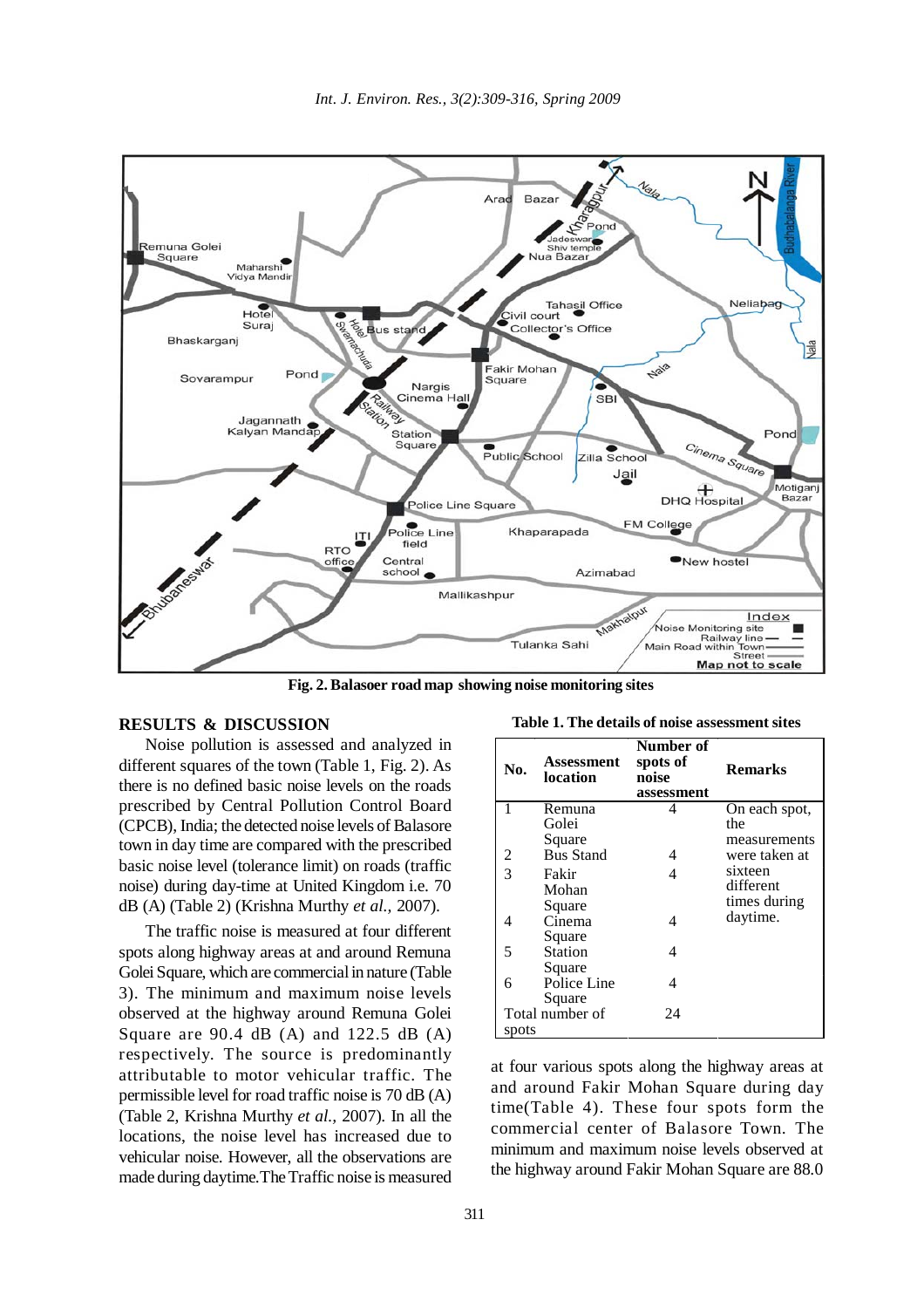| Table 2. Tolerated noise levels on the main roads for |
|-------------------------------------------------------|
| United Kingdom (Krishna Murthy et al., 2007)          |

| Type of noise | Tolerance limit in dB (A) |       |  |
|---------------|---------------------------|-------|--|
|               | Day                       | Night |  |
| Basic noise   | 70                        | 65    |  |
| level         |                           |       |  |
| Frequent      | 80                        | 70    |  |
| peaks         |                           |       |  |
| Infrequent    | 90                        | 80    |  |
| peaks         |                           |       |  |

**Table 3. Traffic noise in Balasore along the Remuna Golei Square**

| No. | Location                           | Number of | Sound<br>observations pressure level<br>in $dB(A)$ |       |
|-----|------------------------------------|-----------|----------------------------------------------------|-------|
|     |                                    |           | Min                                                | Max   |
|     | Near Grid<br>Corporation<br>office | 16        | 90.4                                               | 118.2 |
| 2   | Below fly<br>over                  | 16        | 111.1                                              | 122.5 |
| 3   | Near<br>Chitrapuri<br>studio       | 16        | 101.8                                              | 111.9 |
|     | Near Golei<br>Square bus<br>stop   | 16        | 106.6                                              | 112.1 |

**N=number of observations**

dB (A) and 115.3 dB (A) respectively. The source is predominantly attributable to motor vehicular traffic. In all the locations, the noise levels are sufficiently increased due to traffic noise.In order to investigate the effect of noise levels along the bus stand, the noise levels have been measured for the four nearest sites at and around the Balasore bus stand. There are market complexes in both sides of the road in front of the bus stand. The data are presented in (Table 5). Overall noise levels in the vicinity of bus stand ranges from 89.2 to 118.6 dB (A) and are sufficiently increased due to traffic noise.The Traffic noise is measured at the four spots along the city roads at and around Cinema Square. The data are presented in (Table 6). This square is heart of the city and it is the entrance to the biggest market complex of Balasore and is the way to most important commercial area, Motiganj. The minimum and maximum noise levels observed at the roads of four different spots around Cinema Square are 94.4 dB (A) and 122.9 dB (A) respectively. The source is predominantly attributable to motor vehicular traffic and gathering of public for marketing and visiting cinemas. There are two cinema halls in two sides of this square. Moreover, this site is nearer to Balasore District Head Quarter Hospital. The noise levels at and

around this locality are amply increased due to traffic noise.In order to investigate the effect of noise levels along the Station Square, the noise levels have been measured for the four nearest sites. The data are presented in (Table 7). Overall noise levels in the vicinity of Station Square ranges from 93.4 to 122.7 dB (A) and are more than the prescribed permissible limit. The source is predominantly attributable to motor vehicular traffic and gathering of public for various purposes. This is because, this site is nearer to Balasore Railway Station, Nargis Cinema Hall, New Modern Public School, Telephone Bhawan, many standard hotels and two petrol pumps.

**Table 4. Traffic noise in Balasore along the Fakir Mohan Square**

|   | <b>No.</b> Location                   | Number of | Sound pressure<br>observations level in $dB(A)$ |       |
|---|---------------------------------------|-----------|-------------------------------------------------|-------|
|   |                                       |           | Min                                             | Max   |
|   | At Traffic<br>Post                    | 16        | 105.3                                           | 115.3 |
| 2 | At Binayak<br>book store              | 16        | 98.2                                            | 112.2 |
| 3 | At<br><b>Jhadeswar</b><br>sweets shop | 16        | 95.8                                            | 111.6 |
|   | Near HDFC<br>Bank                     | 16        | 88.0                                            | 105.9 |

**Table 5. Traffic noise in Balasore along the Bus Stand**

| No. | Location                            | <b>Number of Sound pressure</b><br>observations level in dB (A) |       |       |
|-----|-------------------------------------|-----------------------------------------------------------------|-------|-------|
|     |                                     |                                                                 | Min   | Max   |
|     | Within bus<br>stand<br>premises     | 16                                                              | 111.9 | 118.6 |
|     | Entrance of<br>the bus<br>stand     | 16                                                              | 109.3 | 112.4 |
|     | Near fly<br>over                    | 16                                                              | 102.3 | 112.5 |
|     | In front of<br>hotel<br>Swarnachood | 16                                                              | 89.2  | 111.6 |

**Table 6. Traffic noise in Balasore along the Cinema Square**

| No. | Location                                          | <b>Number of Sound pressure</b><br>observations level in $dB(A)$ |       |       |
|-----|---------------------------------------------------|------------------------------------------------------------------|-------|-------|
|     |                                                   |                                                                  | Min   | Max   |
|     | At Cinema<br>Square                               | 16                                                               | 105.8 | 122.9 |
| 2   | At Town<br>hall site                              | 16                                                               | 98.0  | 116.8 |
| 3   | At District<br>Head<br><b>Ouarter</b><br>Hospital | 16                                                               | 100.5 | 112.8 |
|     | Near Micky<br>Mouse shop                          | 16                                                               | 94.4  | 118.7 |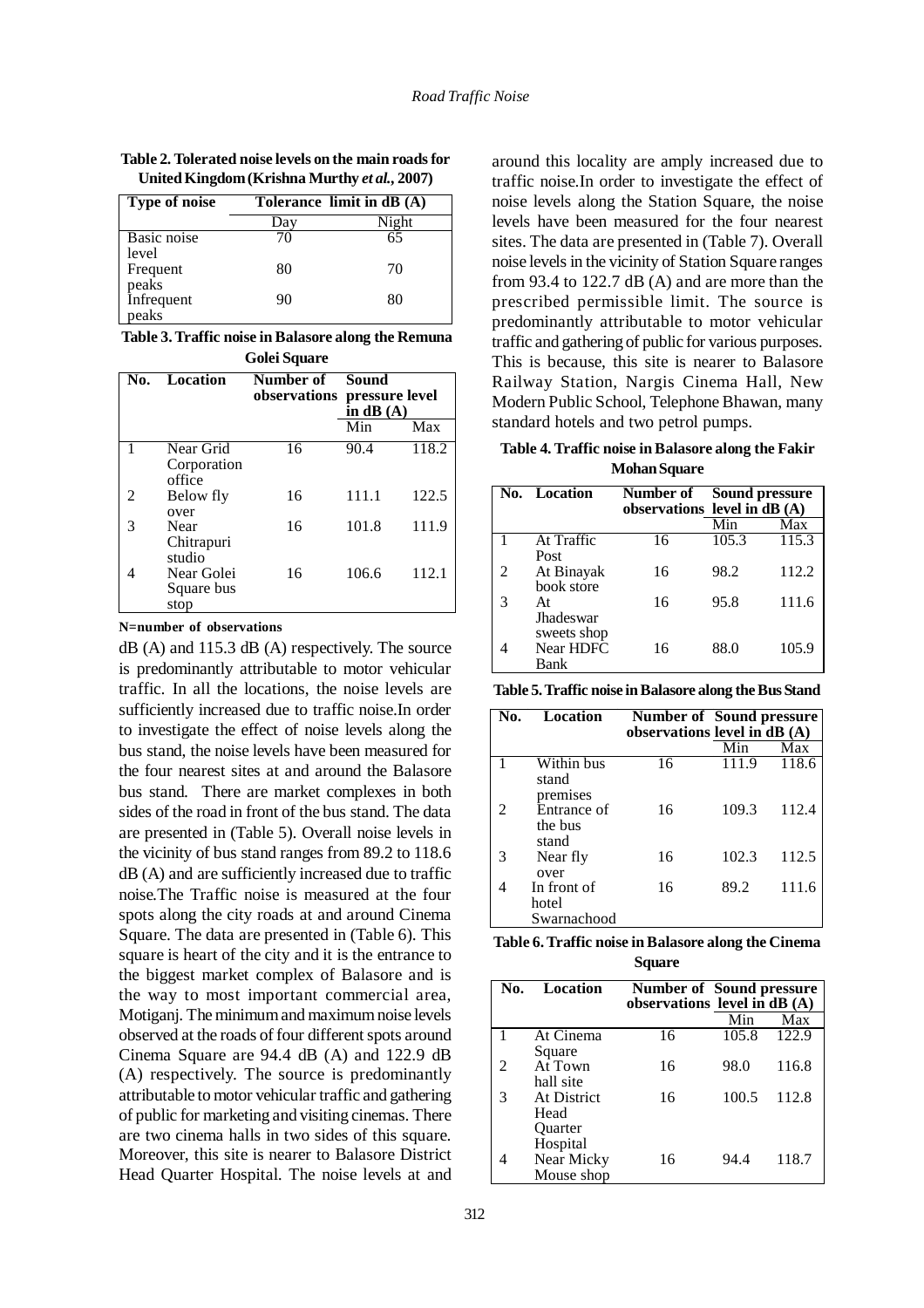| No. | Location       | Number of<br>observations | Sound pressure<br>level in $dB(A)$ |       |  |
|-----|----------------|---------------------------|------------------------------------|-------|--|
|     |                |                           | Min                                | Max   |  |
|     | At             | 16                        | 108.4                              | 118.0 |  |
|     | <b>Station</b> |                           |                                    |       |  |
|     | Square         |                           |                                    |       |  |
|     | At             | 16                        | 96.0                               | 111.4 |  |
|     | Telephon       |                           |                                    |       |  |
|     | e Bhawan       |                           |                                    |       |  |
| 3   | At Durga       | 16                        | 99.4                               | 113.5 |  |
|     | Mandap         |                           |                                    |       |  |
|     | At Nargis      | 16                        | 93.4                               | 122.7 |  |
|     | Cinema         |                           |                                    |       |  |
|     | Hall           |                           |                                    |       |  |

**Table 7. Traffic noise in Balasore along the Station Square**

In order to investigate the effect of noise levels along the Police line Square, the noise levels have been measured for the four nearest sites at and around the Police line. The data are presented in (Table 8). In three sides of this square, there are large market complexes. In addition, Axix Bank, Bazaj Allianze Insurance Office, Petrol pump and few restaurants are located nearer to the square. Overall noise levels near Police line Square ranges from 93.6 to 119.2 dB (A) and are sufficiently increased due to traffic noise.Maximum noise levels are assessed at Cinema Square (122.9 dB A) followed by at Nargis Cinema Hall (122.7 dB A) near Station Square and below fly over (122.5 dB A) near Remuna Golei Square, while minimum noise levels are monitored at HDFC Bank (88 dB A ) near Fakir Mohan Square, followed by at Swarnachood Hotel (89.2 dB A) near bus stand and Grid Corporation office (90.4 dB A) near Remuna Golei Square (Fig. 3).

The exercise to point out the type of vehicles and its contribution to environmental noise brought out interesting findings. The objectives of measuring the noise levels firstly was to have an estimate of its individual contribution to the environmental noise and secondly to reflect the maintenance levels of the vehicles prevalent in the area. The vehicular noise levels are depicted in the (Table 9). It is observed that the cargo carrying trucks (118.9 dB (A)) is producing more noise followed by Town Bus (115.5 dB (A)). Noise produced from motor cycles, town buses, mini trucks, cars and tempos range between 98.3 and 112 dB (A); 115.5 and 132.4 dB (A); 105.2 and 115.3 dB (A); 103.3 and 112.1 dB (A) and 105.6 and 111.8 dB (A) respectively (Fig. 4). The findings of individual contribution of vehicle towards noise pollution give us a relative data on different noise producing vehicles. Therefore, Balasore administration should take some imperative steps and regulatory measures to abate such noise pollution. The authorities should remember that noise is not a measure of the progress of technology but it is a sign of regress.

The noise perception survey is carried out by a questionnaire, which is administered to 212 individuals in Balasore. This survey clearly demonstrates that most of the people including vehicle drivers were aware of noise pollution but they are ignorant of related health problems. 63% respondents were not satisfied about the noise level in their places in Balasore. They described themselves as being personally affected by noise pollution—more than for water, air or waste pollution. Of the sources of environmental noise, the most important was road traffic noise, with 49 % of the respondents describing it as the noise they would most like to get rid of. (Table 10). demonstrates that these 49 percentages of

**Table 8. Traffic noise in Balasore along the Police Line Square**

| No. | Location                    | Number of<br>observations | Sound<br>pressure<br>level in dB<br>(A) |       |
|-----|-----------------------------|---------------------------|-----------------------------------------|-------|
|     |                             |                           | Min                                     | Max   |
|     | At Police<br>line field     | 16                        | 98.6                                    | 109.2 |
| 2   | At Police<br>line<br>Square | 16                        | 112.0                                   | 119.2 |
| 3   | Near<br>petrol<br>pump      | 16                        | 102.5                                   | 117.4 |
|     | Near Axix<br>Bank           | 16                        | 93.6                                    | 116.6 |

**Table 9. Episodic and impulsive noise levels by the air- horn of motor vehicles in Balasore**

| No. | Type of<br>Vehicle | Number of<br>experiments | Sound pressure<br>level in $dB(A)$ |       |
|-----|--------------------|--------------------------|------------------------------------|-------|
|     |                    |                          | Min                                | Max   |
|     | Motor<br>cycle     | 20                       | 98.3                               | 112   |
| 2   | Mini<br>truck      | 20                       | 105.2                              | 115.3 |
| 3   | Town<br>bus        | 20                       | 115.5                              | 132.4 |
| 4   | Tempo              | 20                       | 105.6                              | 111.8 |
| 5   | Truck              | 20                       | 118.9                              | 136.8 |
| 6   | Car                | 20                       | 103.3                              | 112.1 |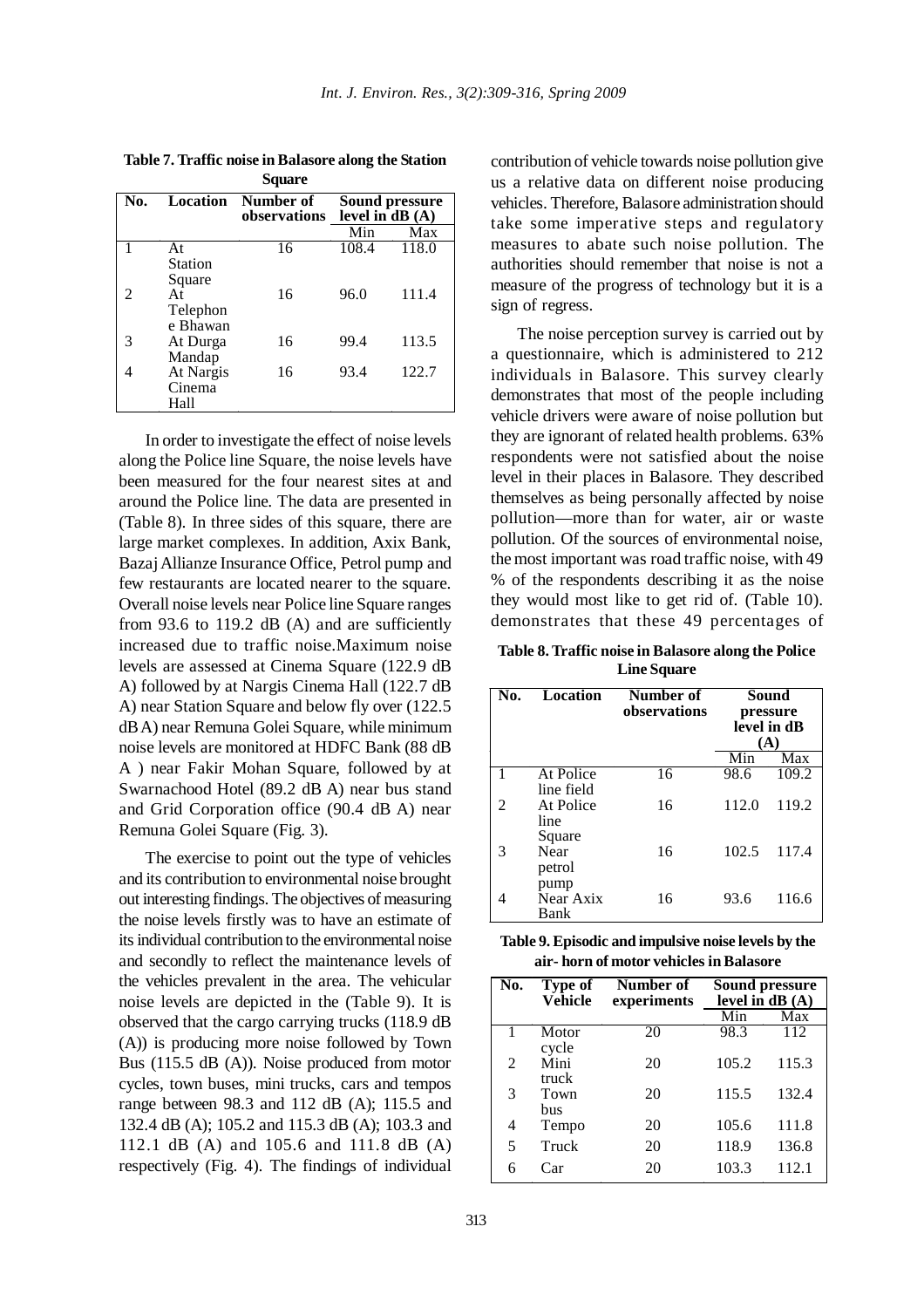*Goswami, Sh.*







**Fig. 4. Episodic and impulsive noise levels by the air horn of motor vehicles in Balasore, Orissa, India**

respondents are highly annoyed by different types of vehicular source. Amongst them, 15.5% respondents are irritated with the air-horn noise from motor cycle. As motor cycles are fuel efficient and cheaper, most of the people are riding the same in Balasore. Numbers of motorcycles are increasing day by day in an alarming rate throughout India.

Most of respondents told that they have had at least one experience of being temporarily "deafened" by a loud noise. This sort of partial hearing loss is called Temporary Threshold Shift (TTS). If anybody suffers frequently TTS, he may suffer complete hearing loss. Headache, bad temper, hearing problem, loss of concentration were some of the significant effects manifested

**Table 10. Percentage of respondents highly annoyed by different source**

| Source           | Rank                        | % of respondents<br>highly annoyed by<br>source |
|------------------|-----------------------------|-------------------------------------------------|
| Motor cycle      |                             | 15.5                                            |
| Mini truck       | 6                           | 4.2                                             |
| Town bus         | 3                           | 7.4                                             |
| Tempo            | 4                           | 4.6                                             |
| Truck            | $\mathcal{D}_{\mathcal{L}}$ | 8.9                                             |
| Car              | $\overline{\mathbf{5}}$     | 4.4                                             |
| Constant traffic |                             | 4.0                                             |
| Total            |                             | 49                                              |

by noise pollution. 47% respondents identified headache as the main health effect of noise pollution and 39% respondents have visited to Ear Nose Throat specialist doctors for treatment of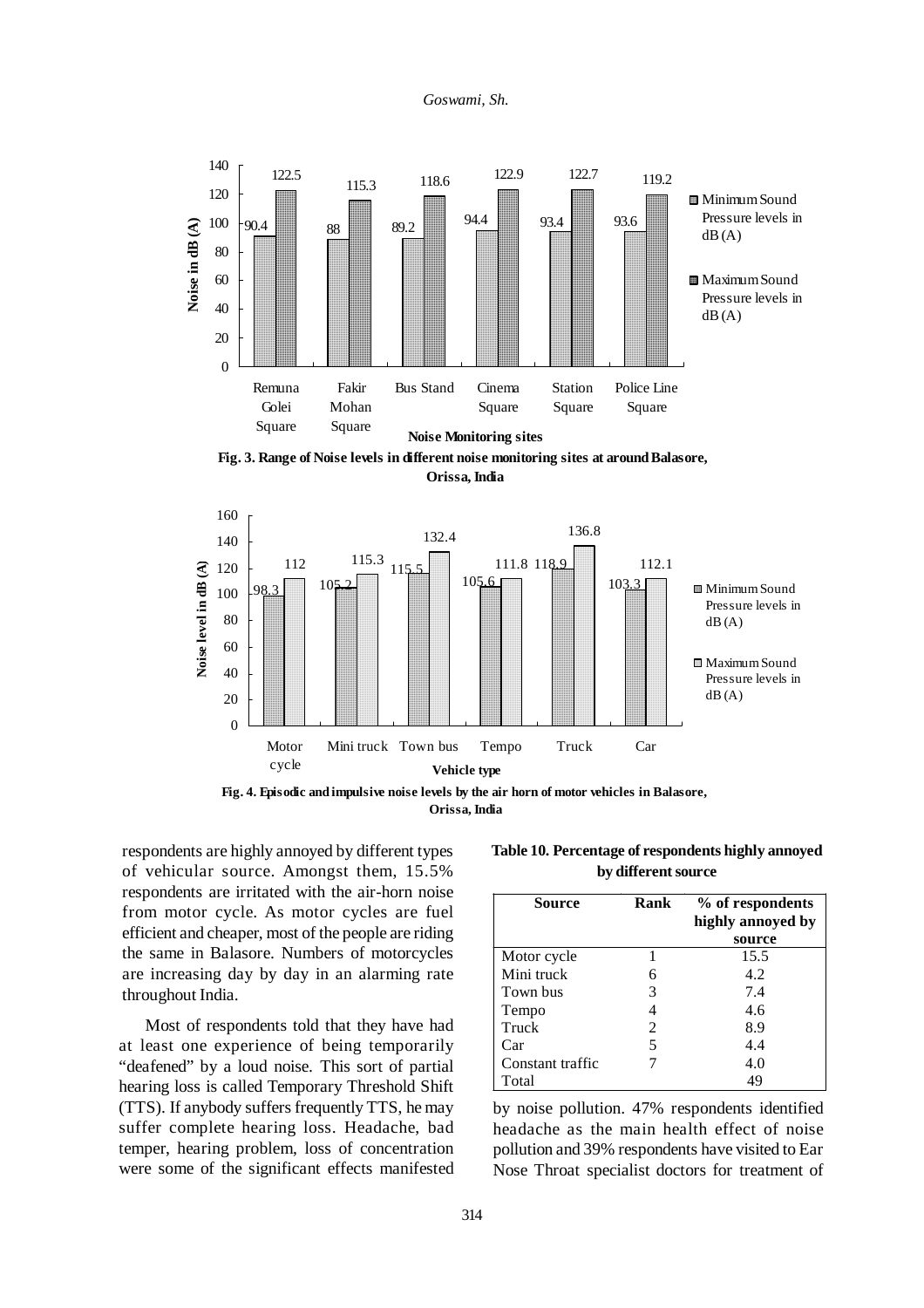health problems. 96% of students reported that their study was disrupted by frequent air horns of vehicles. 28% of people shared their sleep disturbance due to traffic noise during night-time. It warrants a systematic survey of sleep quality, number of awakenings or number of changes in sleep state to estimate the extent of sleep disturbance. The general public strongly supported actions from the government to reduce noise pollution. Most of them supports the ban of hydraulic horn, improved traffic control, banning very old vehicles, banning of high-noise creating industries such as stone crushing machines according to their noise ranges and banning of usage of sound amplifying mikes for processions, advertising and election campaigns.

## **CONCLUSION**

Noise pollution is not properly recognized despite the fact that it is steadily growing in developing countries like India and in particular in the state Orissa. It is well established now that noise is a potential hazard to health, communication and enjoyment of social life. It is becoming an unjustifiable interference and imposition upon human comfort, health and quality of modern life*.* Noise pollution is an interfering air-pollutant, which possesses both auditory, and a host of non-auditory effects on the exposed population. Since there is no medicine to cure hearing loss, prevention to overt exposure is the only alternative left (Roy, 1984; Ravindranath *et al.,* 1989; Rathore, 1982; Pancholy *et al.,* 1967; Dixit *et al.,* 1982; Rao *et al.,* 1987; Kudesia and Tiwari, 1993; Krishna Murthy *et al.,* 2007). In rapidly urbanizing and industrializing Balasore, the transportation sector is growing rapidly. This has led to overcrowded roads and noise pollution in the city. Transportation sector is one of the major contributors to noise in this urban area. The present study explicitly reveals that the noise levels are more than the permissible limit in all the six locations including 24 sites.

The individual can control noise from his own vehicle by adequate maintenance, by fitting a suitable silencer and even by considering noise as a criterion when purchasing the vehicle. It is also worth noting that from the noise point of view, it is better to concentrate traffic along main roads (that are already noisy) then to distribute between parallel roads. By double-glazing the windows of homes,

facing the road will reduce the level by up to 20 dB (A). Some other suggestions such as banning hydraulic horns, improvement and streamlining of roads and parking system, discouragement of high sound producing vehicles, industries and public awareness would also be helpful in reduction of the present noise level in Balasore. Vegetation buffer zones must be created in different parts of the city. Efforts should be made for roadside plantations, which absorb the sound. In the noisy places, we should wear earplugs and earmuffs. Communities should be educated on the negative effect of noise. The role of NGOs, researchers and professionals, media and concerned individuals is significant in minimizing the environmental hazard of noise pollution.The present study demonstrates that we need programs to complement strategies that are geared towards reducing motor vehicle use with more effective ways of managing existing levels of traffic noise, through influencing the nature of road design, road use and development adjacent to roads. In addition, design and fabrication of silencing devices and their use in all types of vehicles would also be an effective measure to abate noise pollution. Direction and resources should be given to develop quiet and safe tires with low rolling resistance to reduce noise pollution. It is certainly important to optimize combustion and noise in vehicles in parallel. The following range of strategies should be applied to reduce traffic noise.

•Land use planners should consider noise impacts in selecting location and design of development. Before commencing any project, potential sources of noise pollution associated with the proposed project should be identified.

- •Launching programs to monitor and control noisy vehicles on the roads.
- •Controlling noise from heavy vehicle exhausts and engine brakes
- •Restricting trucks movement within the town
- •Encouragement to use public transport
- •Driver education Program
- •Sustainable traffic management
- •Proper town planning

Thus, Integrated Road Traffic Noise Strategy (IRTNS) must be developed at government level to minimize noise pollution. CPCB, India should lay down legal standards for noise levels from roads and Ministry of Environment and Forest should